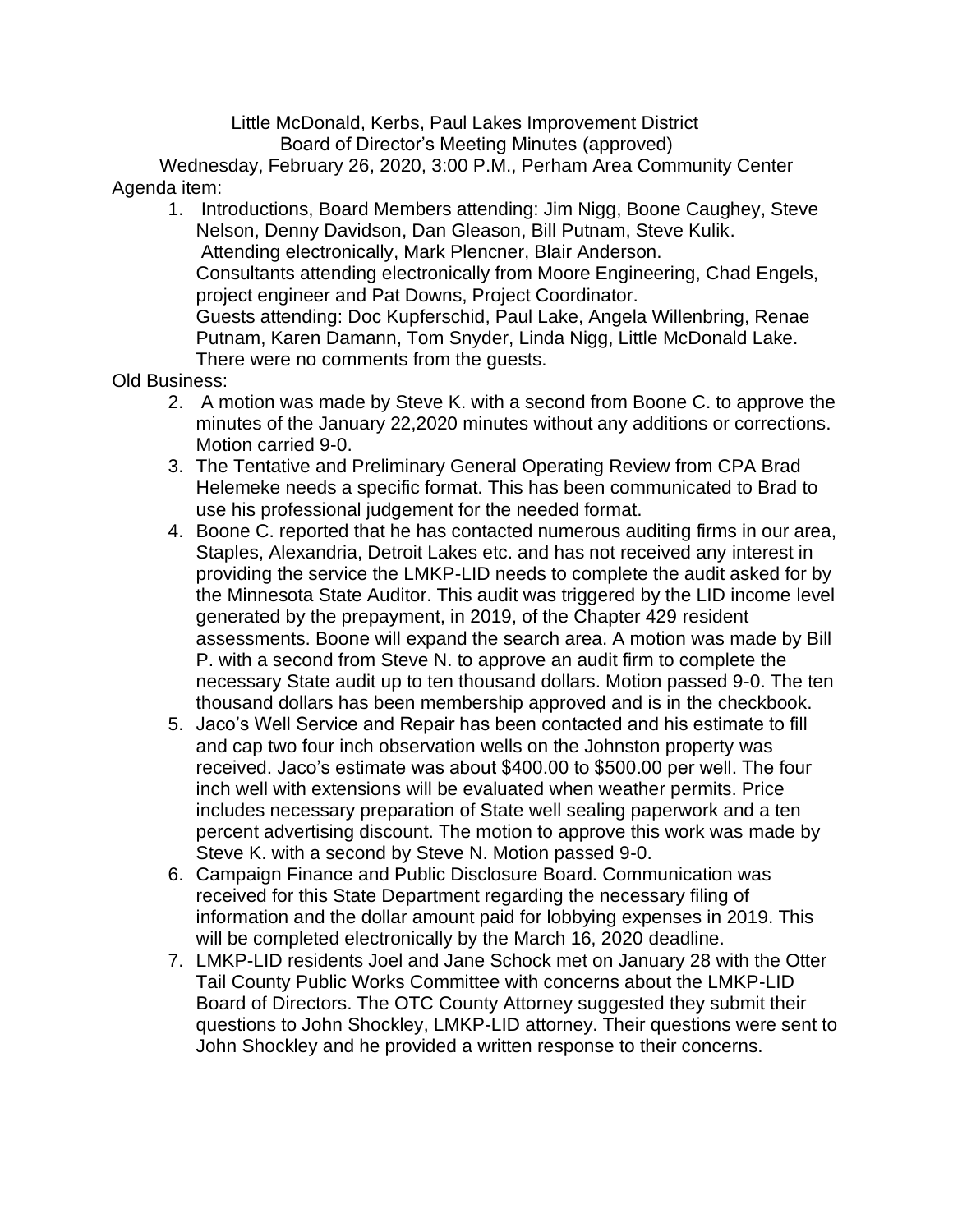New Business:

- 8. County State Aid Highway #34. A letter was received from Pemberton Law Firm and another from Otter Tail County regarding Right of Way Acquisition along County Highway #34. The LMKP-LID has established permanent right of way easement contracts for our enhanced outlet pipe which goes below highway #34. This means our rights are protected and does not warrant any protest with Otter Tail County.
- 9. Project Engineer's Report. Chad Engels provided an update on the DNR permit application and gave additional information on the permanent easements along County highway #34.
- 10.Project Coordinator's Report. Pat Downs presented a Financial Management report for the local LID Funds, State Bond Funds, Interim Bond Funds and Permanent Bond Funds. This report through January 31, 2020 will be posted on the LMKP-LID.com web page. Pat also indicated that a Moore internal audit found a double bill to the LMKP-LID for the amount of \$1,560.00. A check for that amount has been sent to the LMKP-LID.
- 11.Treasurer's Report. Bill P. reported that bills of \$60.00 PAAC, Forum \$24.80, Ohnstad Twitchell, \$3,167.00, Moore Engineering \$742.50, LREC \$448.05, N/S \$800.00, Arvig \$41.30, RMB Lab \$199.30, Photo Magic \$15.60, Post Office Box rental \$64.00. A motion to approve payment was made by Dan G., second from Boone C., motion carried 9-0.

Bill also stated that a bill from RMB Labs contained line items that have been previously paid and of the \$835.70 bill only \$199.30 remains to be paid, which was approved as stated above. Bill also presented a list of expected future expenses. A bill from the County will require discussion with the County. Discussion was held on Task Order #5 which provides funds for the Project Coordinator and the work he does. A motion was made by Bill P. with a second from Steve N. to add an additional ten thousand dollars to this budget item, Task Order #5. Motion passed 9-0.

- 12.LMKP-LID Working Groups:
	- a. Outlet Operations, Denny D. reported that Mike K. project maintenance person snowmobiled to the outlet pipe as it nears the Otter Tail River to view the pipe moveable end flap lid. Nuts were loose and the lid could end up in the river if not repaired. Mike purchased the necessary lock nuts etc, returned and made the necessary repairs. Jim N. reported that he had a recent visit with Otter Tail County Kevin Fellbaum, who moniters river levels and gives the consent to operate our outlet pumps. Kevin stated that the Otter Tail River is running above normal cfs and it it very unlikely permission will be granted to start pumps with spring melt and run-off approaching. An e-mail will be sent out to LMKP-LID residents with this information.
	- b. Kerbs Outlet/channel. Angela Willenbring, nothing to report for this meeting.
	- c. Legislative update. Angela Willenbring stated that work continues with state legislators on our request for additional funding. Trips will be made to